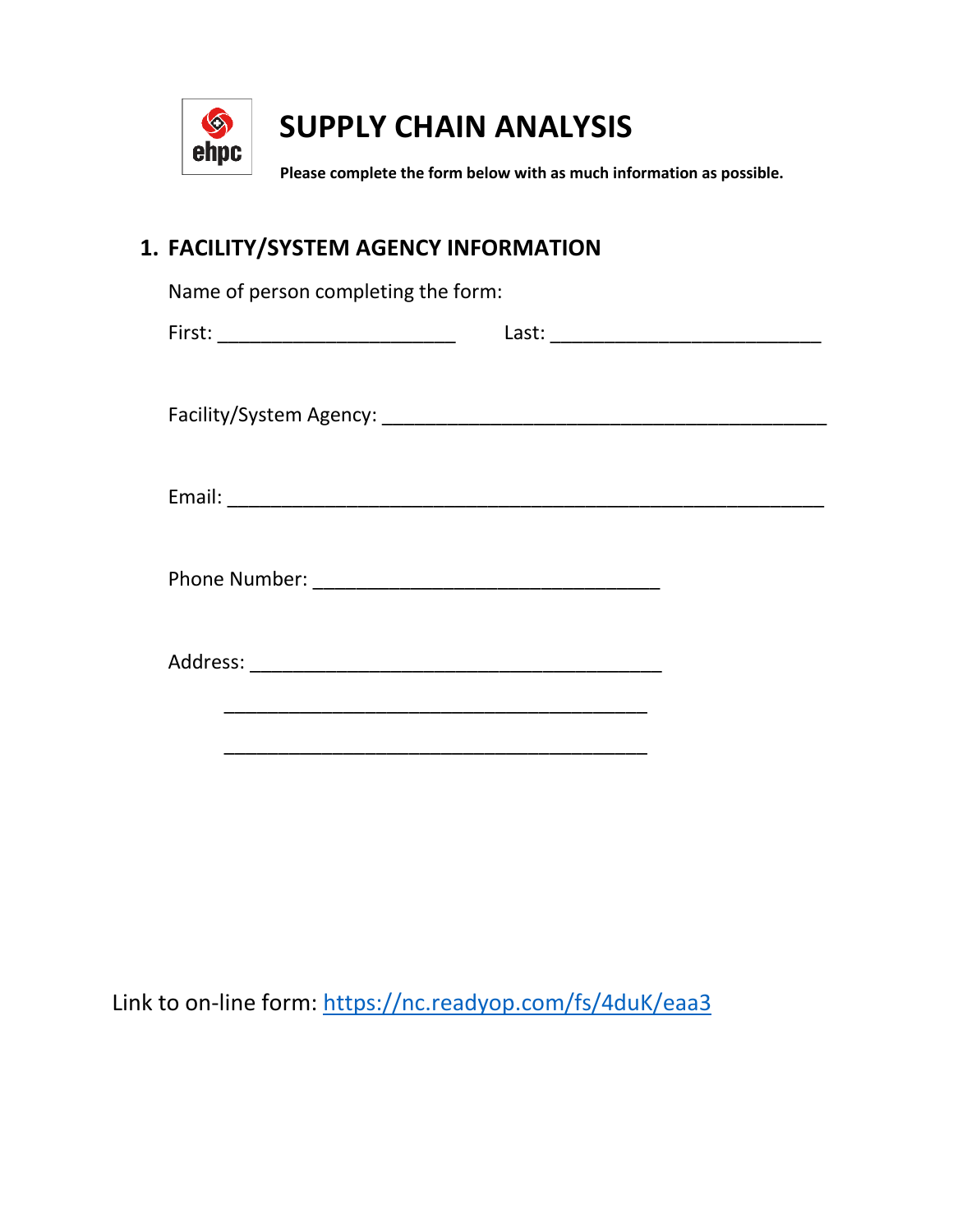## **2. PRODUCT INFORMATION**

Considering your organization/agency as a whole, please provide the information below. Assume current operations and amounts currently onhand. Circle your response.

| Product Supplier: (Provide one of the<br>options below)<br>Yes<br><b>No</b><br>N/A |  | Given current conditions, how long could<br>your organization maintain operations?<br>Less than 12 hours<br>13-24 hours<br>24-36 hours<br>36-48 hours<br>48-72 hours<br>Greater than 72 hours<br>N/A | Do you have access<br>to an external or<br>vendor-maintained<br>stockpile?<br>Yes<br>$\bullet$<br>No<br>N/A |
|------------------------------------------------------------------------------------|--|------------------------------------------------------------------------------------------------------------------------------------------------------------------------------------------------------|-------------------------------------------------------------------------------------------------------------|
| <b>Blood/Blood Products</b><br>Supplier                                            |  |                                                                                                                                                                                                      |                                                                                                             |
| <b>Medical Gas Supplier</b>                                                        |  |                                                                                                                                                                                                      |                                                                                                             |
| <b>Fuel Supplier</b>                                                               |  |                                                                                                                                                                                                      |                                                                                                             |
| <b>Water Supplier</b>                                                              |  |                                                                                                                                                                                                      |                                                                                                             |
| <b>Emergency Power Supplier</b>                                                    |  |                                                                                                                                                                                                      |                                                                                                             |
| Telecommunications<br>Supplier                                                     |  |                                                                                                                                                                                                      |                                                                                                             |
| Transportation                                                                     |  |                                                                                                                                                                                                      |                                                                                                             |
| Food/Dietary Supplier                                                              |  |                                                                                                                                                                                                      |                                                                                                             |
| Pharmaceuticals Wholesaler                                                         |  |                                                                                                                                                                                                      |                                                                                                             |
| Leasing Entities for DME &<br><b>Biomedical Equipment</b>                          |  |                                                                                                                                                                                                      |                                                                                                             |
| <b>Medical Supplies Vendor</b>                                                     |  |                                                                                                                                                                                                      |                                                                                                             |
| <b>PPE Distributor</b>                                                             |  |                                                                                                                                                                                                      |                                                                                                             |
| Hazardous Waste Disposal<br><b>Services</b>                                        |  |                                                                                                                                                                                                      |                                                                                                             |
| <b>Linen Services</b>                                                              |  |                                                                                                                                                                                                      |                                                                                                             |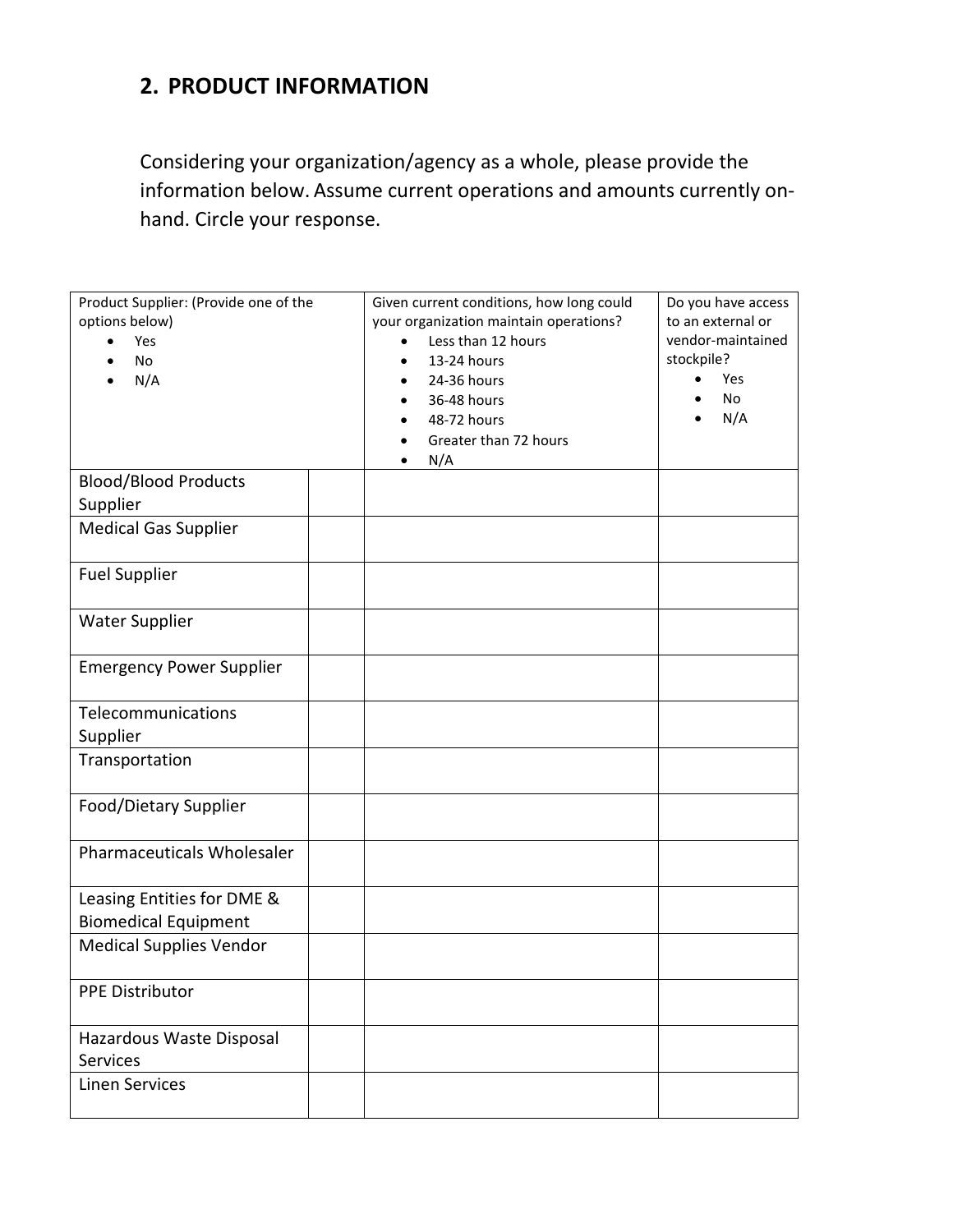## **3. VENDOR INFORMATION**

Please list the primary, secondary, and/or emergency vendor(s) your organization/system uses for each category below. Alternatively, you can upload this information in the "Attachments" section on the on-line form. Use that area if you have documents containing the requested information below (e.g. excel, word, or pdf).

| <b>Blood/Blood Products</b><br>Supplier |  |
|-----------------------------------------|--|
|                                         |  |
| <b>Medical Gas Supplier</b>             |  |
|                                         |  |
| <b>Fuel Supplier</b>                    |  |
| Water Supplier                          |  |
| <b>Emergency Power</b><br>Supplier      |  |
| Telecommunications<br>Supplier          |  |